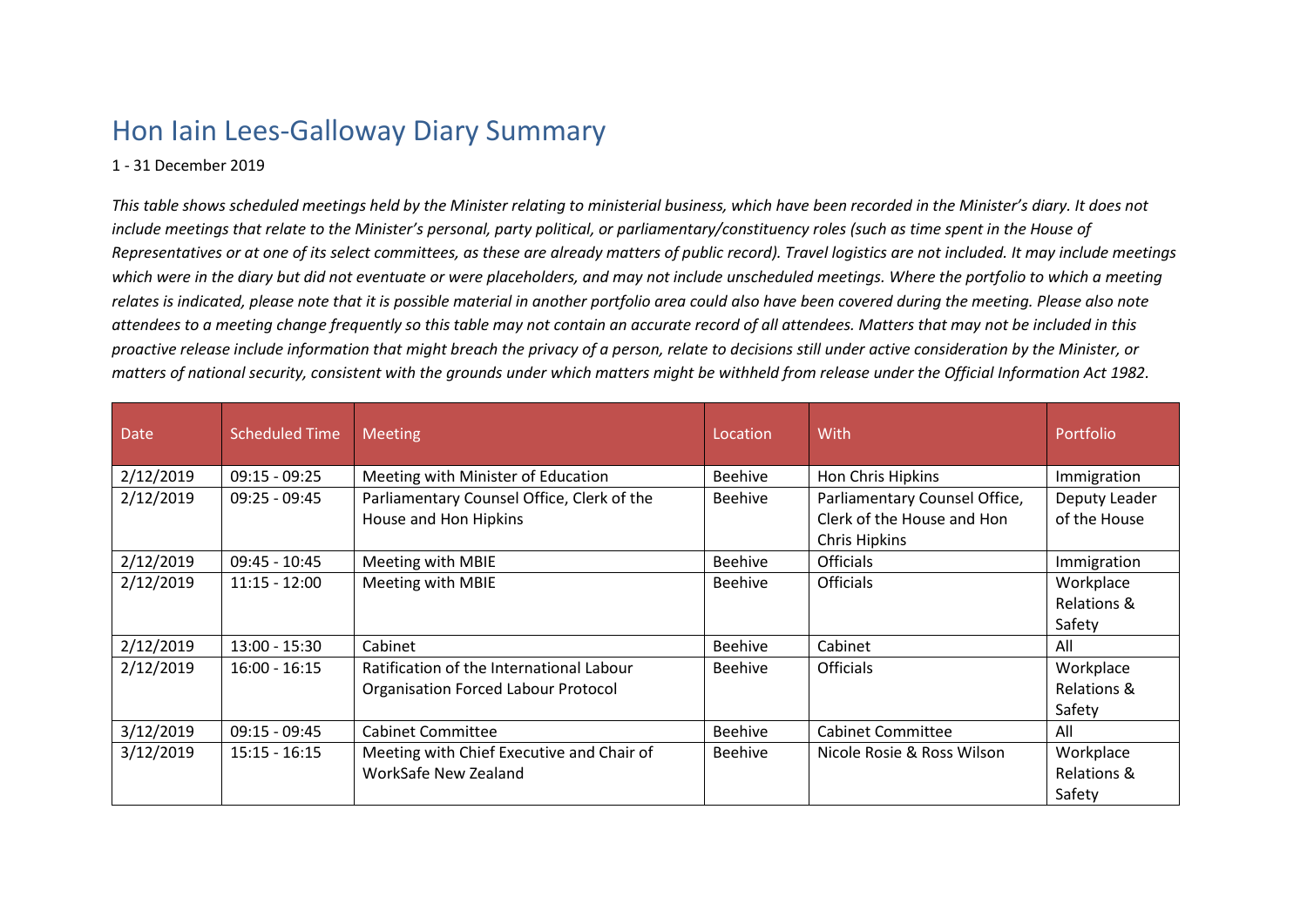| 3/12/2019 | $16:30 - 17:00$ | <b>Business Committee</b>                              | <b>Beehive</b> | <b>Business Committee</b>        | Deputy Leader<br>of the House |
|-----------|-----------------|--------------------------------------------------------|----------------|----------------------------------|-------------------------------|
| 3/12/2019 | 17:00 - 17:30   | <b>Meeting with Treasury</b>                           | <b>Beehive</b> | <b>Officials</b>                 | <b>ACC</b>                    |
| 4/12/2019 | $09:00 - 09:30$ | <b>Cabinet Committee</b>                               | <b>Beehive</b> | <b>Cabinet Committee</b>         | All                           |
| 4/12/2019 | $10:15 - 10:30$ | Interview with NBR                                     | Beehive        | <b>Brent Edwards</b>             | Workplace                     |
|           |                 |                                                        |                |                                  | Relations &                   |
|           |                 |                                                        |                |                                  | Safety                        |
| 4/12/2019 | $15:30 - 16:00$ | Meeting with ACC and the Associate Minister<br>for ACC | Wellington     | Hon Willie Jackson and officials | <b>ACC</b>                    |
| 4/12/2019 | $16:30 - 17:15$ | Meeting with Chair and Chief Executive of ACC          | <b>Beehive</b> | Dame Paula Rebstock & Scott      | <b>ACC</b>                    |
|           |                 |                                                        |                | Pickering                        |                               |
| 5/12/2019 | $09:00 - 09:45$ | Meeting with MBIE                                      | <b>Beehive</b> | <b>Officials</b>                 | Immigration                   |
| 5/12/2019 | $9:45 - 10:30$  | Meeting with MBIE                                      | <b>Beehive</b> | Officials                        | Immigration                   |
| 5/12/2019 | $10:30 - 11:00$ | Meeting with MBIE                                      | <b>Beehive</b> | <b>Officials</b>                 | Workplace                     |
|           |                 |                                                        |                |                                  | Relations &                   |
|           |                 |                                                        |                |                                  | Safety                        |
| 5/12/2019 | $11:00 - 11:20$ | Meeting with NZ Council of Trade Unions                | <b>Beehive</b> | <b>Richard Wagstaff</b>          | Workplace                     |
|           |                 |                                                        |                |                                  | Relations &                   |
|           |                 |                                                        |                |                                  | Safety                        |
| 5/12/2019 | $12:00 - 12:30$ | Meeting with Government Health & Safety Lead           | <b>Beehive</b> | Government Health & Safety       | Workplace                     |
|           |                 | Summer interns                                         |                | <b>Lead Summer interns</b>       | Relations &                   |
|           |                 |                                                        |                |                                  | Safety                        |
| 5/12/2019 | $16:30 - 17:30$ | Ministerial State Sector Pay Equity Forum              | <b>Beehive</b> | Attending                        | Workplace                     |
|           |                 |                                                        |                |                                  | Relations &                   |
|           |                 |                                                        |                |                                  | Safety                        |
| 6/12/2019 | $08:20 - 09:00$ | Interview with Manawatu People's Radio                 | Palmerston     | <b>Fraser Greig</b>              | All                           |
|           |                 |                                                        | North          |                                  |                               |
| 8/12/2019 | $18:00 - 20:00$ | Pramukh Swami Maharaj 98th Birthday                    | Auckland       | Bochasanwasi Akshar Purushottam  | Immigration                   |
|           |                 | celebrations                                           |                | Swaminarayan (BAPS) Sanstha      |                               |
| 9/12/2019 | $09:45 - 11:00$ | Meeting with MBIE                                      | <b>Beehive</b> | community<br><b>Officials</b>    | Immigration                   |
|           |                 |                                                        |                |                                  |                               |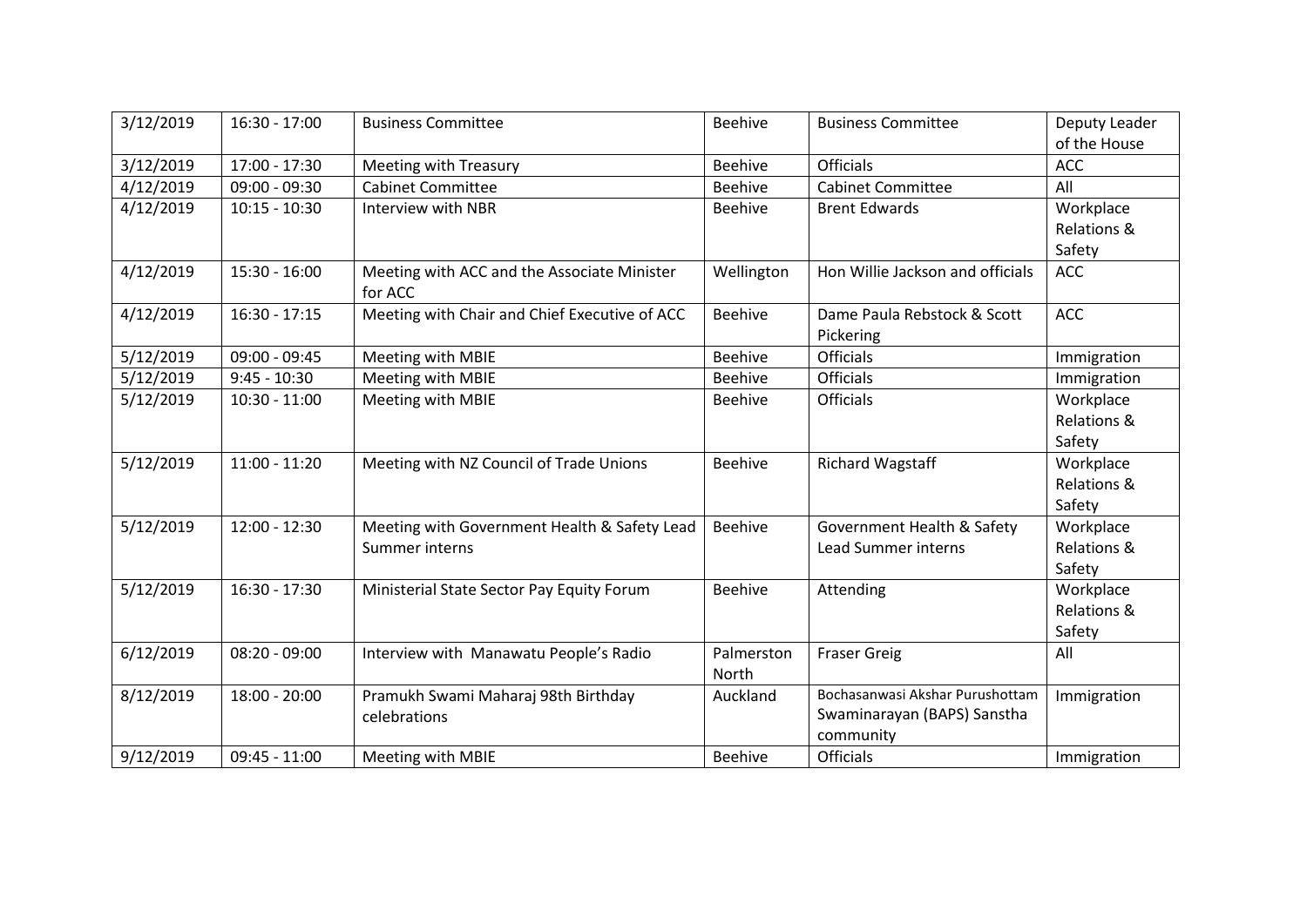| 9/12/2019  | $11:15 - 12:00$ | Meeting with MBIE                                                                                      | <b>Beehive</b> | <b>Officials</b>                                                                                              | Workplace<br>Relations &<br>Safety                    |
|------------|-----------------|--------------------------------------------------------------------------------------------------------|----------------|---------------------------------------------------------------------------------------------------------------|-------------------------------------------------------|
| 9/12/2019  | $13:00 - 15:00$ | Cabinet                                                                                                | <b>Beehive</b> | Cabinet                                                                                                       | All                                                   |
| 9/12/2019  | 15:30 - 16:00   | Meeting with ACC, MBIE and Treasury                                                                    | <b>Beehive</b> | <b>Officials</b>                                                                                              | ACC                                                   |
| 9/12/2019  | $16:00 - 16:30$ | Meeting with Parliamentary Counsel Office,<br>Clerk of the House and Leader of the House               | <b>Beehive</b> | Parliamentary Counsel Office,<br>Clerk of the House and Hon<br><b>Chris Hipkins</b>                           | Deputy Leader<br>of the House                         |
| 9/12/2019  | $16:45 - 17:15$ | Meeting with Joint Committee of the Australian<br>Commission for Law Enforcement and Integrity         | <b>Beehive</b> | Members of the Joint<br>Committee of the Australian<br>Commission for Law<br><b>Enforcement and Integrity</b> | Immigration                                           |
| 9/12/2019  | 17:30 - 18:00   | Meeting with Minister of Transport, Maritime<br>Union NZ and the International Transport<br>Federation | <b>Beehive</b> | Hon Phil Twyford, Maritime<br>Union NZ and the International<br><b>Transport Federation</b>                   | Immigration<br>and Workplace<br>Relations &<br>Safety |
| 10/12/2019 | $09:15 - 09:45$ | <b>Cabinet Committee</b>                                                                               | <b>Beehive</b> | <b>Cabinet Committee</b>                                                                                      | Workplace<br>Relations &<br>Safety                    |
| 10/12/2019 | $12:00 - 12:30$ | Meeting with Business New Zealand                                                                      | <b>Beehive</b> | Kirk Hope                                                                                                     | Workplace<br>Relations &<br>Safety                    |
| 10/12/2019 | $15:30 - 16:00$ | Meeting with DPMC, Police and NEMA                                                                     | <b>Beehive</b> | Prime Minister, Minister Nash,<br>Chief Executive of DPMC, Police<br>and NEMA                                 | Immigration<br>and Workplace<br>Relations &<br>Safety |
| 10/12/2019 | $16:00 - 16:30$ | Meeting with Community Law Centres o<br>Aotearoa                                                       | <b>Beehive</b> | Sue Moroney and Sarah<br>Croskery-Hewitt                                                                      | All                                                   |
| 10/12/2019 | $16:30 - 17:00$ | <b>Business Committee</b>                                                                              | <b>Beehive</b> | <b>Business Committee</b>                                                                                     | Deputy Leader<br>of the House                         |
| 10/12/2019 | $17:15 - 17:45$ | Meeting with Minister of State Services and<br>Minister of Economic Development                        | <b>Beehive</b> | Hon Chris Hipkins and Hon Phil<br>Twyford                                                                     | Workplace<br>Relations &<br>Safety                    |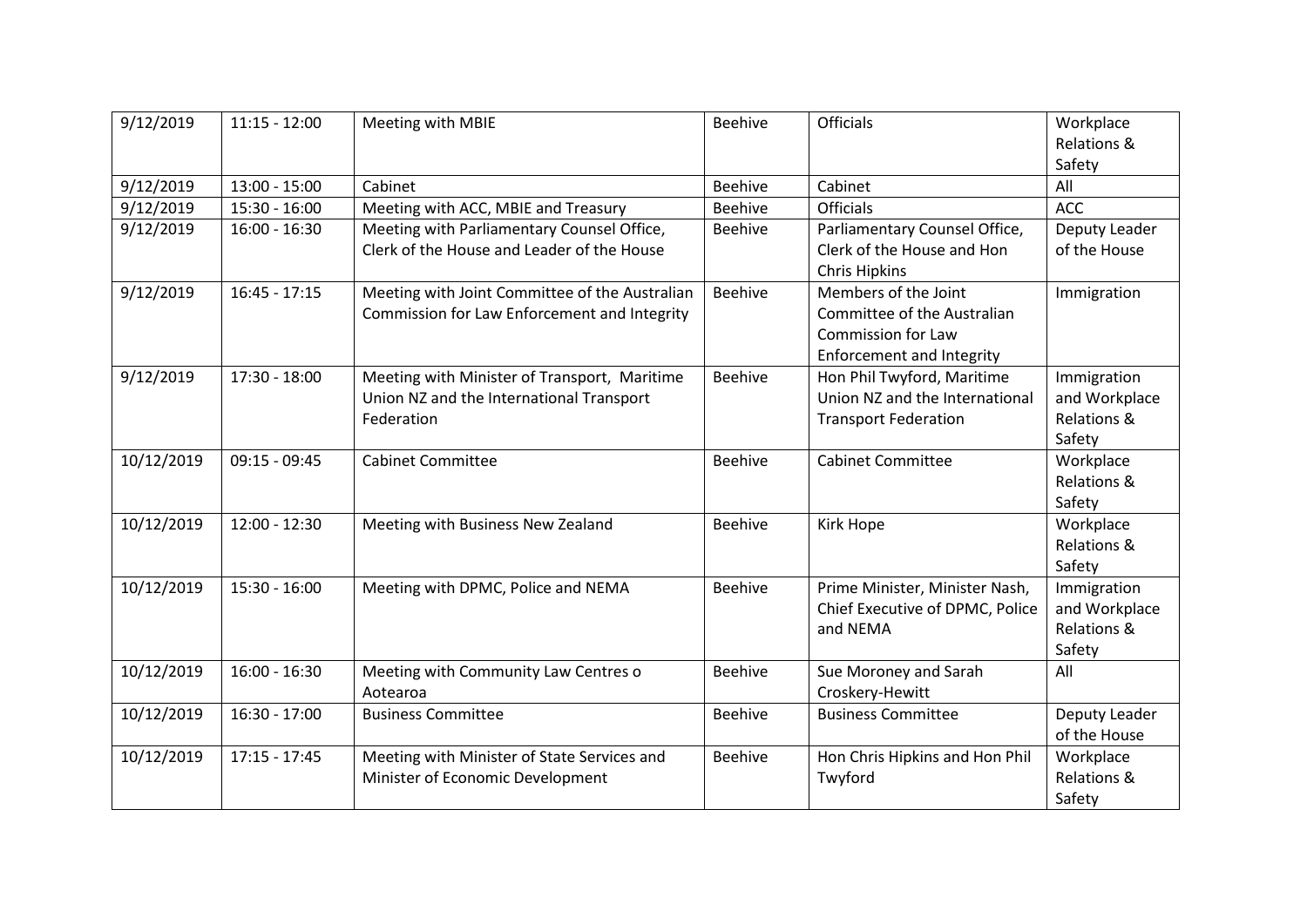| 11/12/2019 | $09:00 - 09:30$ | <b>Cabinet Committee</b>                     | <b>Beehive</b> | <b>Cabinet Committee</b>     | All           |
|------------|-----------------|----------------------------------------------|----------------|------------------------------|---------------|
| 11/12/2019 | $10:30 - 11:00$ | Meeting with WorkSafe Board Chair and Chief  | Beehive        | Ross Wilson and Nicole Rosie | Workplace     |
|            |                 | Executive                                    |                |                              | Relations &   |
|            |                 |                                              |                |                              | Safety        |
| 11/12/2019 | $11:00 - 12:30$ | <b>Cabinet Committee</b>                     | <b>Beehive</b> | <b>Cabinet Committee</b>     | All           |
| 11/12/2019 | $15:15 - 16:15$ | Meeting with Ministerial Leadership Group on | <b>Beehive</b> | Ministerial Leadership Group | <b>ACC</b>    |
|            |                 | <b>Disability Issues</b>                     |                | on Disability Issues         |               |
| 11/12/2019 | $16:15 - 17:00$ | Meeting with MBIE                            | <b>Beehive</b> | <b>Officials</b>             | Workplace     |
|            |                 |                                              |                |                              | Relations &   |
|            |                 |                                              |                |                              | Safety        |
| 12/12/2019 | $08:45 - 09:15$ | Meeting with Queenstown Lakes District Mayor | <b>Beehive</b> | Mayor Jim Boult              | Immigration   |
| 12/12/2019 | $09:15 - 10:15$ | <b>Cabinet Committee</b>                     | <b>Beehive</b> | <b>Cabinet Committee</b>     | Immigration   |
| 12/12/2019 | $10:30 - 11:30$ | <b>Future of Work Ministers meeting</b>      | <b>Beehive</b> | Attending                    | Immigration   |
|            |                 |                                              |                |                              | and Workplace |
|            |                 |                                              |                |                              | Relations &   |
|            |                 |                                              |                |                              | Safety        |
| 12/12/2019 | $11:30 - 12:30$ | Event to thank Officials for 2019 work       | <b>Beehive</b> | <b>Officials</b>             | All           |
| 13/12/2019 | $08:20 - 09:00$ | Interview with Manawatu People's Radio       | Palmerston     | <b>Fraser Greig</b>          | All           |
|            |                 |                                              | North          |                              |               |
| 15/12/2019 | $13:30 - 13:45$ | Interview with RNZ                           | By phone       | Eleisha Foon                 | Immigration   |
|            |                 |                                              |                |                              | and Workplace |
|            |                 |                                              |                |                              | Relations &   |
|            |                 |                                              |                |                              | Safety        |
| 16/12/2019 | $09:45 - 10:45$ | Meeting with MBIE                            | <b>Beehive</b> | <b>Officials</b>             | Immigration   |
| 16/12/2019 | $10:45 - 11:15$ | Meeting with MBIE                            | <b>Beehive</b> | Officials                    | Workplace     |
|            |                 |                                              |                |                              | Relations &   |
|            |                 |                                              |                |                              | Safety        |
| 16/12/2019 | $11:15 - 12:00$ | Meeting with MBIE                            | <b>Beehive</b> | <b>Officials</b>             | Workplace     |
|            |                 |                                              |                |                              | Relations &   |
|            |                 |                                              |                |                              | Safety        |
| 16/12/2019 | $13:00 - 15:30$ | Cabinet                                      | <b>Beehive</b> | Cabinet                      | All           |
| 16/12/2019 | $15:30 - 16:00$ | Meeting with ACC, MBIE and Treasury          | Beehive        | Officials                    | <b>ACC</b>    |